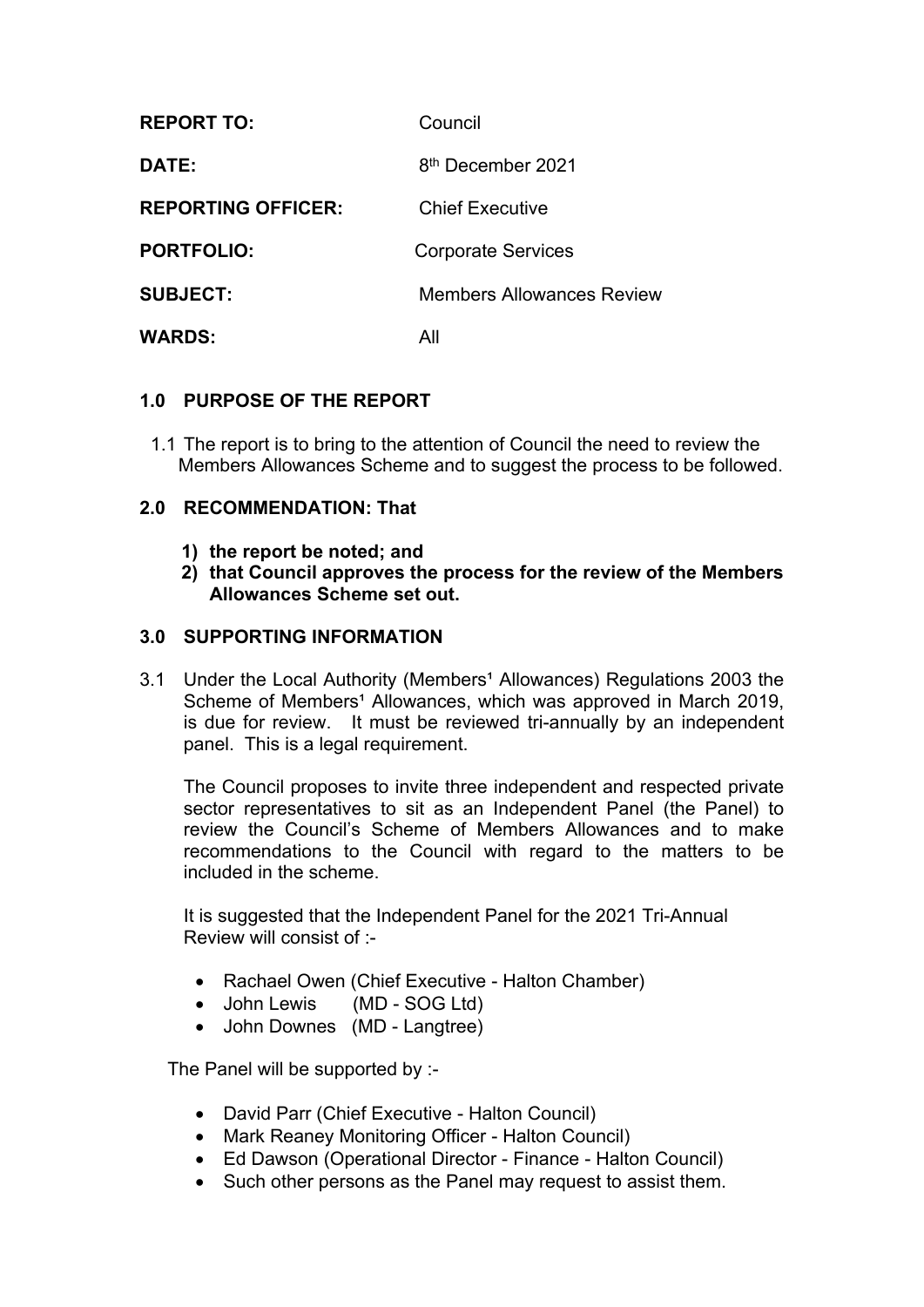The Independent Panel will review the Council<sup>1</sup>s Scheme of Members<sup>1</sup> Allowances and make recommendations to the Council with regard to the matters to be included in the Scheme.

### **4.0 PROCESS**

4.1 It is envisaged that most of the work will be done off line.

The Council will provide advice and support as required, and as requested by the Panel.

The Council will also provide background information to help the Panel consider all they need to complete the task and make their recommendation to Council.

The following arrangements would be suggested to the Panel :-

- $\circ$  An initial Panel set up/introductory meeting (approx. 1 hour) with information circulated in advance.
- o A Panel meeting with each of the Political Group Leaders (approx. 2 hours-in total) - we could do this in one session, broken down into 3 discrete meetings.
- o An opportunity to all Councillors to comment.
- o A Panel meeting to discuss the Panel's recommendations.
- o Panel sign off Final Report offline (additional meeting if required).
- o Panel Report to Council for consideration and approval.
- o Complete the advertising and legal processes.

The Council will do all the administration and drafting. However, the content and final recommendations will be for the Panel to determine and approve.

The process will be completed in March 2022 when the Panel report to Full Council.

### **5.0 ADDITIONAL INFORMATION**

- 5.1 To assist the Panel and as background before the first meeting of the Panel they will be provided with the following:
	- Report to Council from the Independent Panel in 2018/19.